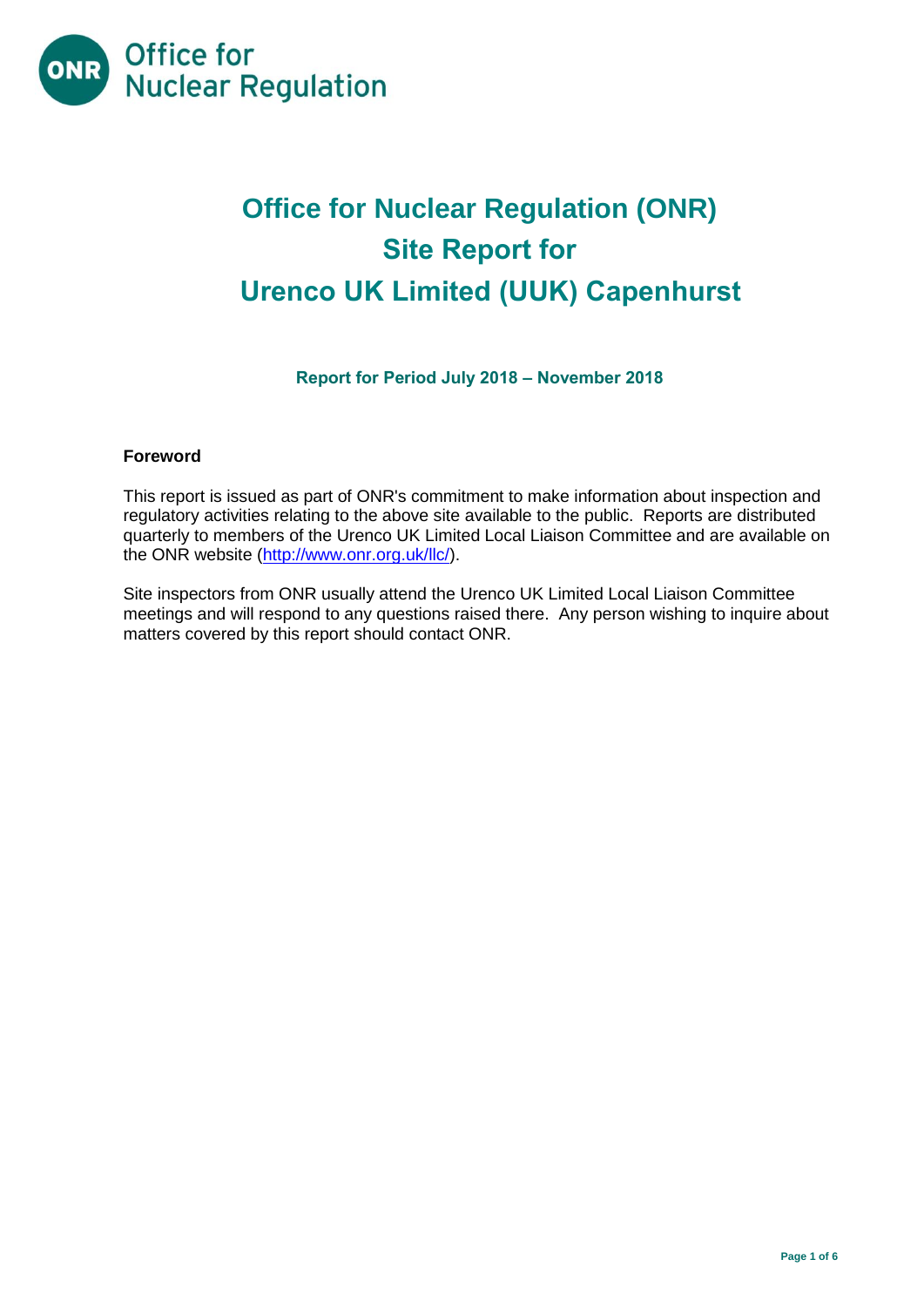# **TABLE OF CONTENTS**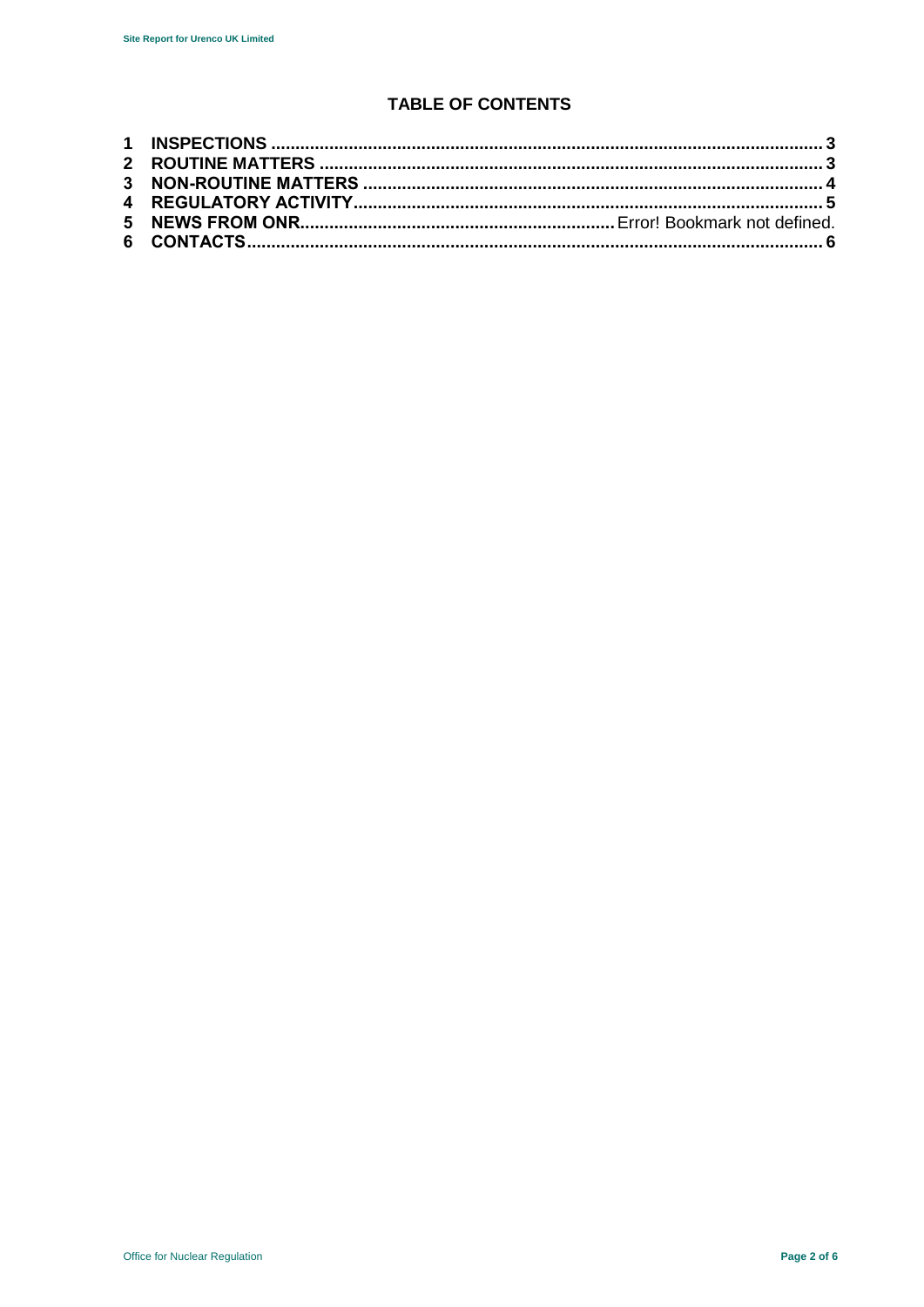# <span id="page-2-0"></span>**1 INSPECTIONS**

## **1.1 Dates of inspection**

The ONR Site Inspector and other ONR Inspectors conducted inspections at Capenhurst on the following dates during this period:

| July      | 2,18,26,                  |
|-----------|---------------------------|
| August    | 14                        |
| September | 5, 10, 11, 12, 20, 26, 27 |
| October   | 17,18,31                  |
| November  | 1,8                       |

## <span id="page-2-1"></span>**2 ROUTINE MATTERS**

## **2.1 Inspections**

Inspections are undertaken as part of the process for monitoring compliance with (but not exclusively):

- **the conditions attached by ONR to the nuclear site licence granted under the** Nuclear Installations Act 1965 (NIA65) (as amended);
- **the Energy Act 2013:**
- the Health and Safety at Work Act 1974 (HSWA74); and
- Regulations made under HSWA74, for example The Ionising Radiations Regulations 1999 (IRR99), The Construction (Design and Management) Regulations 2007 and The Management of Health and Safety at Work Regulations 1999 (MHSWR99).

The inspections entail monitoring licensee's actions on the site in relation to incidents, operations, maintenance, projects, modifications, safety case changes and any other matters that may affect safety. The licensee is required to make and implement adequate arrangements under the conditions attached to the licence in order to ensure legal compliance. Inspections seek to judge both the adequacy of these arrangements and their implementation.

In general, ONR judged the arrangements made and implemented by the site in response to safety requirements to be adequate in the areas inspected. However, where improvements were considered necessary, the licensee made satisfactory commitments to address the issues, and the site inspector will monitor progress during normal regulatory interaction. Where necessary, ONR will take formal regulatory enforcement action to ensure that appropriate remedial measures are implemented to reasonably practicable timescales.

In this period, routine inspections and interactions with the Urenco UK Limited (UUK) licensed site covered the following:

## **Annual Emergency Exercise "Honeysuckle"**

A joint security and safety demonstration emergency exercise was undertaken during this period. The exercise was well planned with appropriate objectives and success criteria providing a very challenging and realistic scenario. The scenario tested sufficient elements of the emergency response and security contingency plans, whilst demonstrating integrated control and the ability to manage multiple agency requirements. ONR welcomed the participation of the external agencies, all of whom made an important and realistic contribution to the exercise. ONR deemed that UUK had demonstrated that its emergency arrangements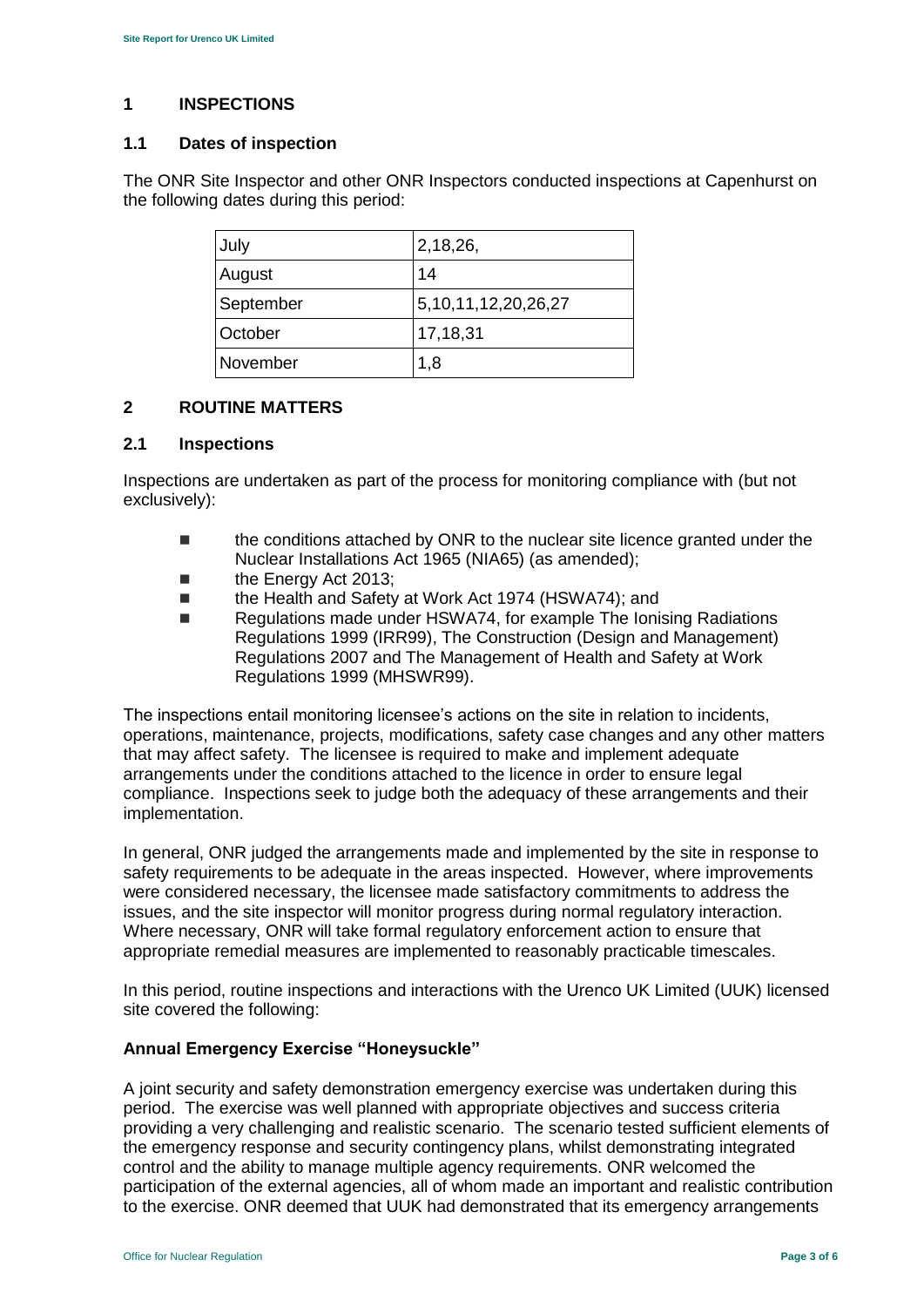and emergency response personnel had the capacity and capability to deal effectively with an on-site emergency.

#### **Thematic and System Based Inspections**

During this period, ONR carried out a number of thematic and compliance based inspections. These inspections focussed on; the provision of nuclear safety advice, a challenge culture and independent challenge capability, organisational structure, consignment of nuclear matter, operating rules and records. Any observations/issues that arose from these inspections have been fully addressed by the licensee.

## **Tails Management Facility (TMF) Project- Urenco Chem Plants Ltd (UCP)**

The TMF project continues to make good progress towards commissioning the new plant and equipment. ONR holds regular meetings to discuss all recommendations and issues that need to be addressed prior to ONR giving its agreement to commence active commissioning of TMF; this is forecast for early 2019. UCP has submitted its Pre-Operation Safety Report to the Control of Major Accident Hazards (COMAH) Regulations Competent Authority, which is a joint responsibility on UK licensed nuclear sites, between ONR and the Environment Agency (EA), for assessment. UCP will shortly be submitting the final review of the TMF nuclear safety case to ONR for assessment, prior to requesting permission to commence active commissioning.

#### **Security**

During this reporting period, there have been no security related interventions other than the annual demonstration. UUK continues to provide timely and effective closure of any security related regulatory issues.

#### **Safeguards**

There have been 4 routine safeguards inspections (Joint Euratom/IAEA) at the UUK enrichment facility between July and end of October. Further to these there have been 4 Limited Frequency Unannounced Access (LFUA) Inspections (1 Type 1, triggered during routine inspection, 1 Type 2 triggered outside of routine inspection and 2 Type 3 IAEA only). Any issues that have arisen have been addressed. During this period ONR Safeguards have dealt with no safeguards related events for the site.

#### **Conventional Health and Safety**

An inspection of UUK was undertaken to review its arrangements with regard to the management of legionella. Prior to this intervention UUK had undertaken their own review and identified a number of areas for improvement. ONR acknowledged that UUK had made progress in improving their management of legionella, but further progress was required in order to return to full compliance. A letter was sent to UUK highlighting the areas ONR would seek further improvement.

## <span id="page-3-0"></span>**3 NON-ROUTINE MATTERS**

Licensees are required to have arrangements to respond to non-routine matters and events. ONR inspectors judge the adequacy of the licensee's response, including actions taken to implement any necessary improvements.

During this period, UUK has responded to a number of matters ranging from external events and intelligence, through to incidents during normal operations. ONR was promptly informed of these occurrences and the follow up actions proposed or taken by the licensee. These follow up actions are being monitored and reviewed by ONR via routine interactions.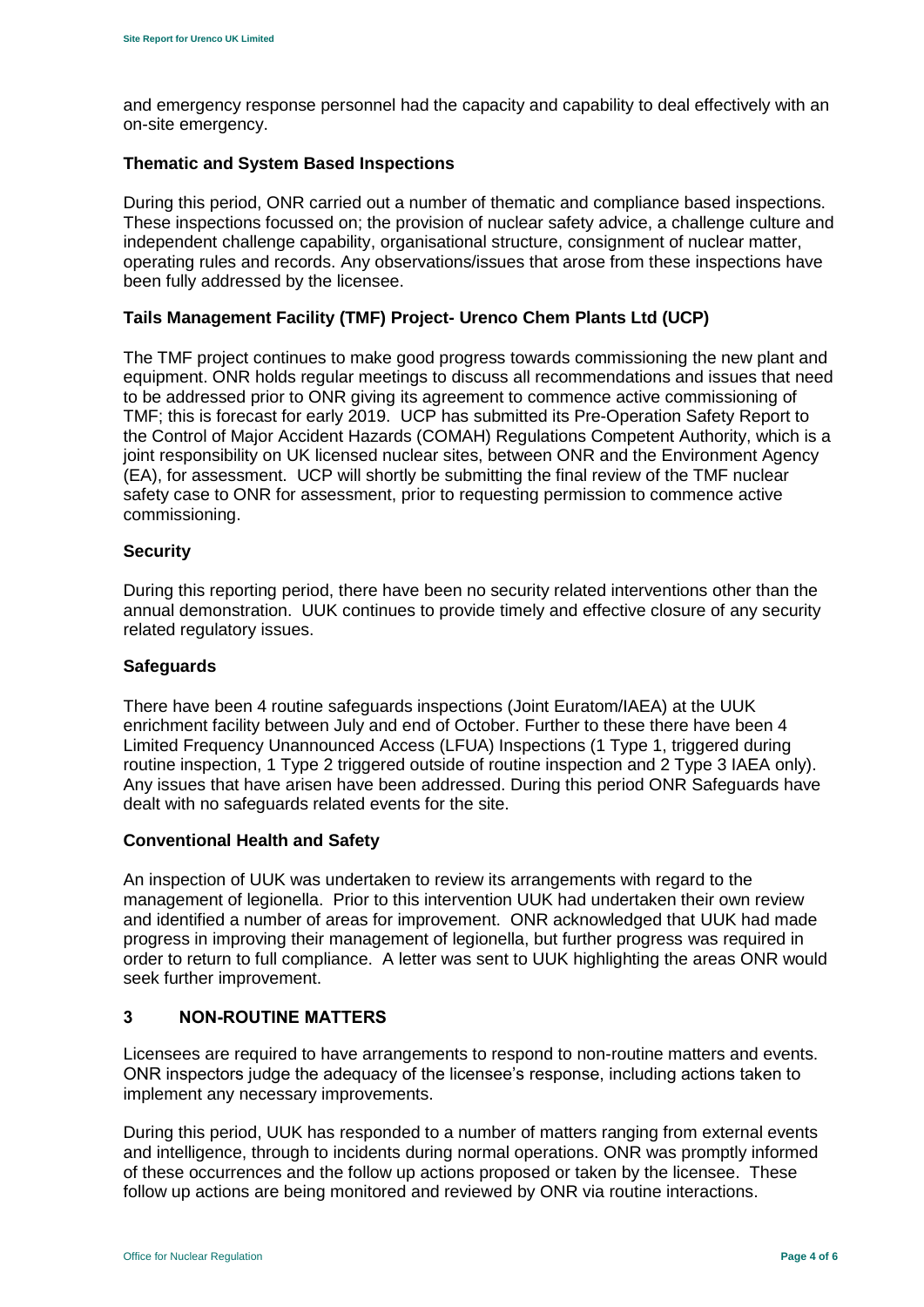## <span id="page-4-0"></span>**4 REGULATORY ACTIVITY**

ONR inspectors may issue formal documents to ensure compliance with regulatory requirements. Under nuclear site licence conditions, ONR issues regulatory documents, which either permit an activity or require some form of action to be taken; these are usually collectively termed 'Licence Instruments' (LIs), but can take other forms. In addition, inspectors may issue Enforcement Notices to secure improvements to safety. No enforcement notices or Lis were issued during the period.

## **5 NEWS FROM ONR**

## **Stakeholder Engagement**

In August our Chief Nuclear Inspector Mark Foy and Deputy Chief Inspector Mina Golshan, hosted a webinar for stakeholders on the outcomes of the UK report to the Joint Convention. This is a new channel of communication which we have introduced, and further webinars are planned for November and February 2019. If you would like to find out more, please contact the ONR Communications team at [contact@onr.gov.uk](mailto:contact@onr.gov.uk)

The ONR/NGO engagement forum took place on 11 October in London. This is a forum to discuss strategic, cross-cutting regulatory matters. Site specific matters are normally addressed via Site Stakeholder Groups. We are always keen to engage with a range of stakeholders and groups on nuclear safety and security issues, so if you do represent a nuclear-interest Non-Governmental Organisation, and are not already involved through our forum or via a Site Stakeholder Group, then please get in touch with the ONR Communications team for further details, via [contact@onr.gov.uk](mailto:contact@onr.gov.uk)

#### **Regulatory News**

On 25 July we announced our decision to prosecute the Atomic Weapons Establishment for offences under Section 2 (1)\* of the Health and Safety at Work etc. Act (1974). This charge related to an electrical incident on 27 June 2017, which resulted in injury to an AWE employee. The incident was a conventional health and safety matter and there was no radiological risk to workers or the public. At a court hearing on 18 September, AWE pleaded guilty to the charge and sentencing was adjourned until 9 November 2018.

In a separate case brought by ONR, EDF Energy Nuclear Generation Ltd and Doosan Babcock Ltd pleaded guilty on 10 October 2018 to offences under the Health & Safety at Work etc. Act 1974, section 3(1) and the Work at Height Regulations 2005, Regulation 4(1) respectively. The charges relate to an incident on 12 April 2017 at the Hinkley Point B nuclear power station, which resulted in a serious injury to a Doosan Babcock Ltd employee. Following a hearing at Taunton Magistrates Court, the case was committed for sentencing at Taunton Crown Court with an initial hearing date set for 16 November 2018, although this date is subject is change.

Both of these cases related to conventional, industrial-type incidents that would have been subject to regulation by the Health and Safety executive prior to ONR's creation four years ago, when we gained responsibility for such matters on licensed sites. There was no radiological risk to workers or the public.

Updates on each case will be published on our website [www.onr.org.uk](http://www.onr.org.uk/)

We have recently published our [Statement of civil incidents](http://www.onr.org.uk/quarterly-stat/2018-2.htm) meeting the Ministerial Reportable Criteria (MRC) reported to ONR - Q2 2018 (1 April 2018 to 30 June 2018).Full details are available on our [website.](http://www.onr.org.uk/quarterly-stat/2018-2.htm)